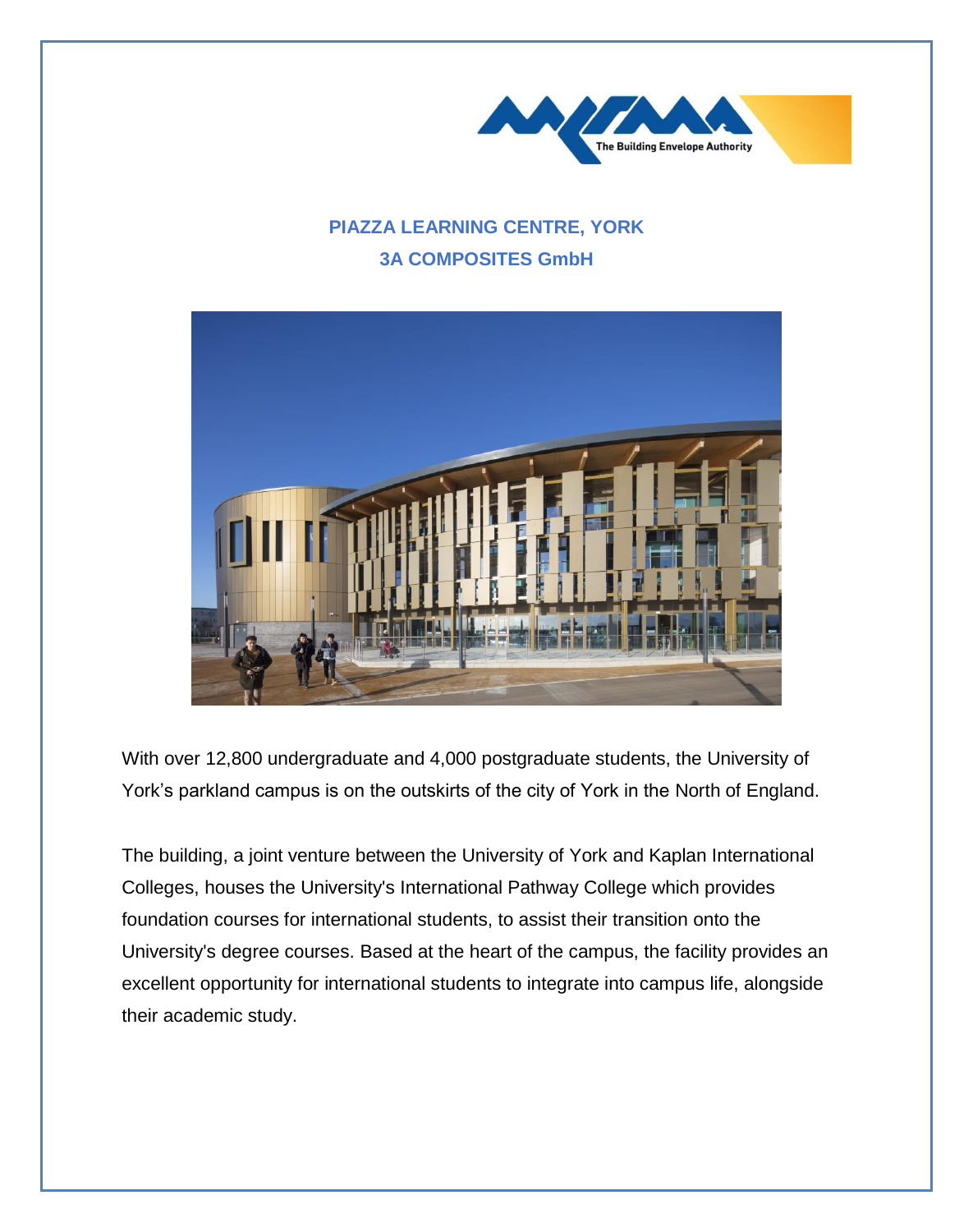The new building includes a 350-seat auditorium, flexible learning spaces, a learning resource centre, 350 seat restaurant, administrative facilities for the International Pathway College and space for student societies and activities.

Situated within a picturesque lakeside setting, the Piazza Learning Centre is both sympathetic to the natural landscape while also being fully accessible to the University of York's student population. The new three-storey building was designed as crescent shape to wrap around a retained oak tree in the courtyard, located to the south of Langwith College on the University campus.



To give the building an aesthetically pleasing and sharp look, ALUCOBOND® PLUS terra Pyrite was used on the façade cladding, roof edges and fascia. ALUCOBOND® terra unites the typical crystalline surface and velvety feel found in natural stone with many of the advantages of ALUCOBOND® composite panels. Unlike most natural stone, ALUCOBOND® composite panels are both very thin and light, but offer at the same time a high level of flexural and tensile strength. Large format panels can be easily and accurately fabricated, processed, transported, installed, and, in addition, threedimensionally shaped by using folding and roll bending techniques. Unlike many stone surfaces, ALUCOBOND® terra is also weather resistant and colour fast.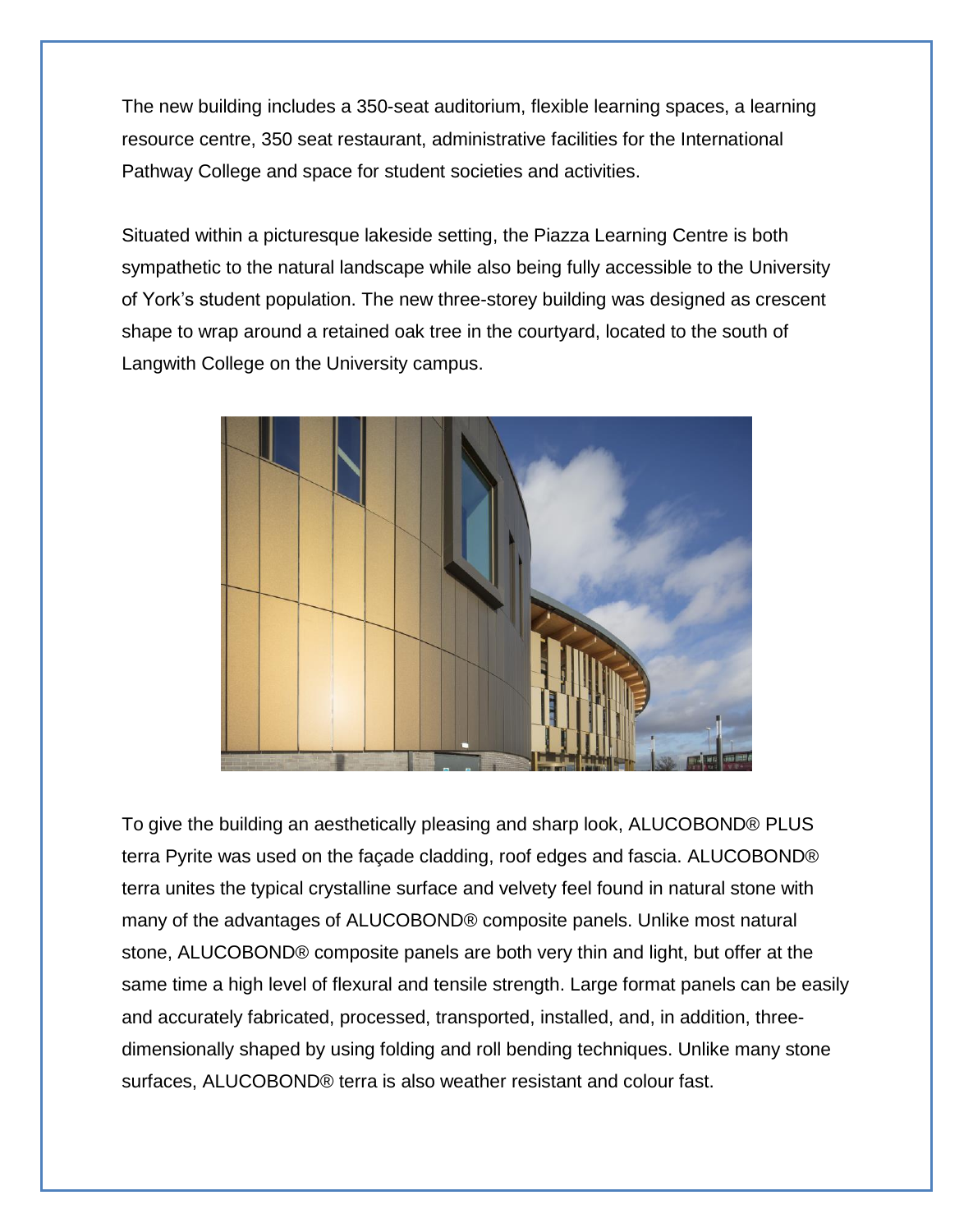The superstructure of the main building is steel frame construction with overall lateral stability achieved by a combination of hidden vertical bracing. The floors to the teaching accommodation wings are precast concrete, designed to act compositely with the steel frame.



"We are thrilled to have completed our third scheme for the University of York, and our second for this client with Interserve," said architect Dave Cottam. "Our design team worked closely with the University to develop the proposals, and the completed building is outstanding."

Jon Greenwood, Director of Commercial Services at the University of York said, "The Piazza Building has offered our clients, staff and students a fantastic new space for integration, innovation and creativity. This building inspires activity by its very design; throughout the Piazza Building you can find breakout spaces designed specifically for engaging work while simultaneously offering a peaceful atmosphere to work in. After watching the construction work, it's great to be so proud of the outcome. I'm looking forward to seeing what York Conferences' clients think of the new venue".